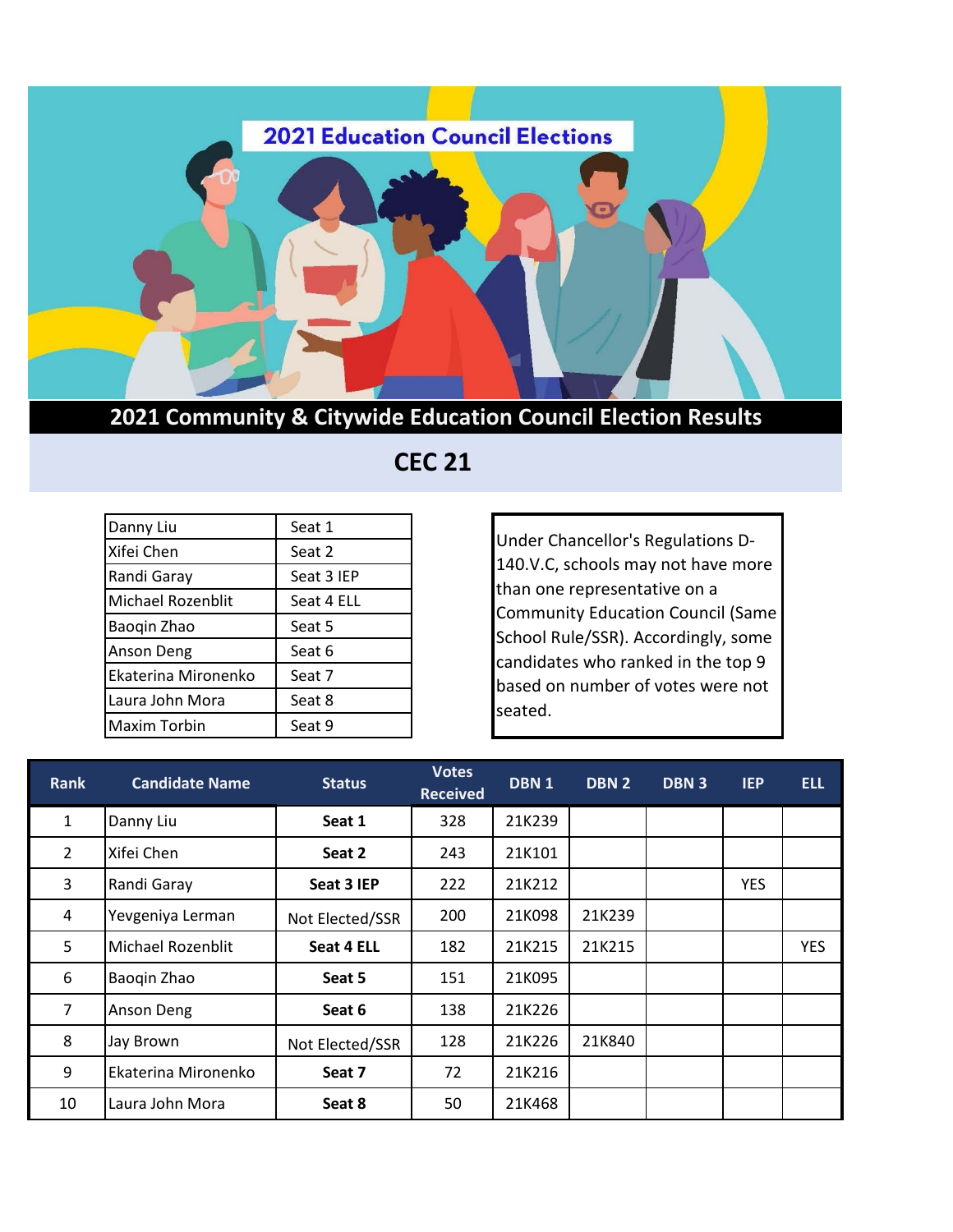| 11 | Maxim Torbin              | Seat 9      | 48 | 21K100 |        |        |  |
|----|---------------------------|-------------|----|--------|--------|--------|--|
| 12 | Marina Dobrovolskaya      | Not Elected | 39 | 21K238 |        |        |  |
| 13 | Nicola Gayle              | Not Elected | 38 | 21K098 | 21K100 |        |  |
| 14 | Nadia Mugan               | Not Elected | 37 | 21K095 |        |        |  |
| 14 | Priscilla Santos          | Not Elected | 37 | 21K239 |        |        |  |
| 16 | <b>Emral Devany</b>       | Not Elected | 36 | 21K239 | 31R045 |        |  |
| 17 | Shanna Michel             | Not Elected | 34 | 21K199 |        |        |  |
| 18 | Muneer Abualroub          | Not Elected | 29 | 21K281 |        |        |  |
| 19 | Jonathan Martinez         | Not Elected | 28 | 21K121 |        |        |  |
| 20 | Dmitriy Iskhakov          | Not Elected | 27 | 21K226 |        |        |  |
| 21 | Saima Arfan               | Not Elected | 26 | 21K099 |        |        |  |
| 21 | Adrienne Temperino        | Not Elected | 26 | 20K682 | 21K239 |        |  |
| 23 | Anthony Batista           | Not Elected | 24 | 21K253 |        |        |  |
| 24 | Marina Bazylyuk           | Not Elected | 22 | 21K098 | 21K228 | 21K344 |  |
| 24 | Fahmina Akter             | Not Elected | 22 | 21K199 |        |        |  |
| 26 | <b>Dolores Concepcion</b> | Not Elected | 21 | 21K468 | 31R046 |        |  |
| 27 | Fanny Acevedo             | Not Elected | 20 | 21K329 |        |        |  |
| 27 | Jessica Surko             | Not Elected | 20 | 21K281 |        |        |  |
| 29 | Tahmina Akhter            | Not Elected | 18 | 21K177 |        |        |  |
| 30 | Mirza Baig                | Not Elected | 17 | 21K098 |        |        |  |
| 31 | Morshed Alam              | Not Elected | 15 | 21K090 |        |        |  |
| 32 | Dinora Abzalova           | Not Elected | 14 | 21K209 |        |        |  |
| 32 | Lalla Wafae Elidrissi     | Not Elected | 14 | 21K101 |        |        |  |
| 32 | Zarina Mukumova           | Not Elected | 14 | 21K128 | 21K281 |        |  |
| 35 | Natalia Jacura            | Not Elected | 13 | 21K098 |        |        |  |
| 35 | Augusto Rojas             | Not Elected | 13 | 21K121 |        |        |  |
| 37 | Ihab Fares                | Not Elected | 11 | 21K216 |        |        |  |
| 37 | Laura Kondratenko         | Not Elected | 11 | 21K239 | 21K239 |        |  |
| 37 | Malika Tiliaeva           | Not Elected | 11 | 21K153 |        |        |  |
| 40 | Maria Tang-Brooks         | Not Elected | 9  | 21K228 |        |        |  |
| 41 | Diana Imankhojaeva        | Not Elected | 8  | 21K177 |        |        |  |
| 41 | Elie Mbys-Davidson        | Not Elected | 8  | 21K090 |        |        |  |
| 41 | Sevim Salmani             | Not Elected | 8  | 21K101 |        |        |  |